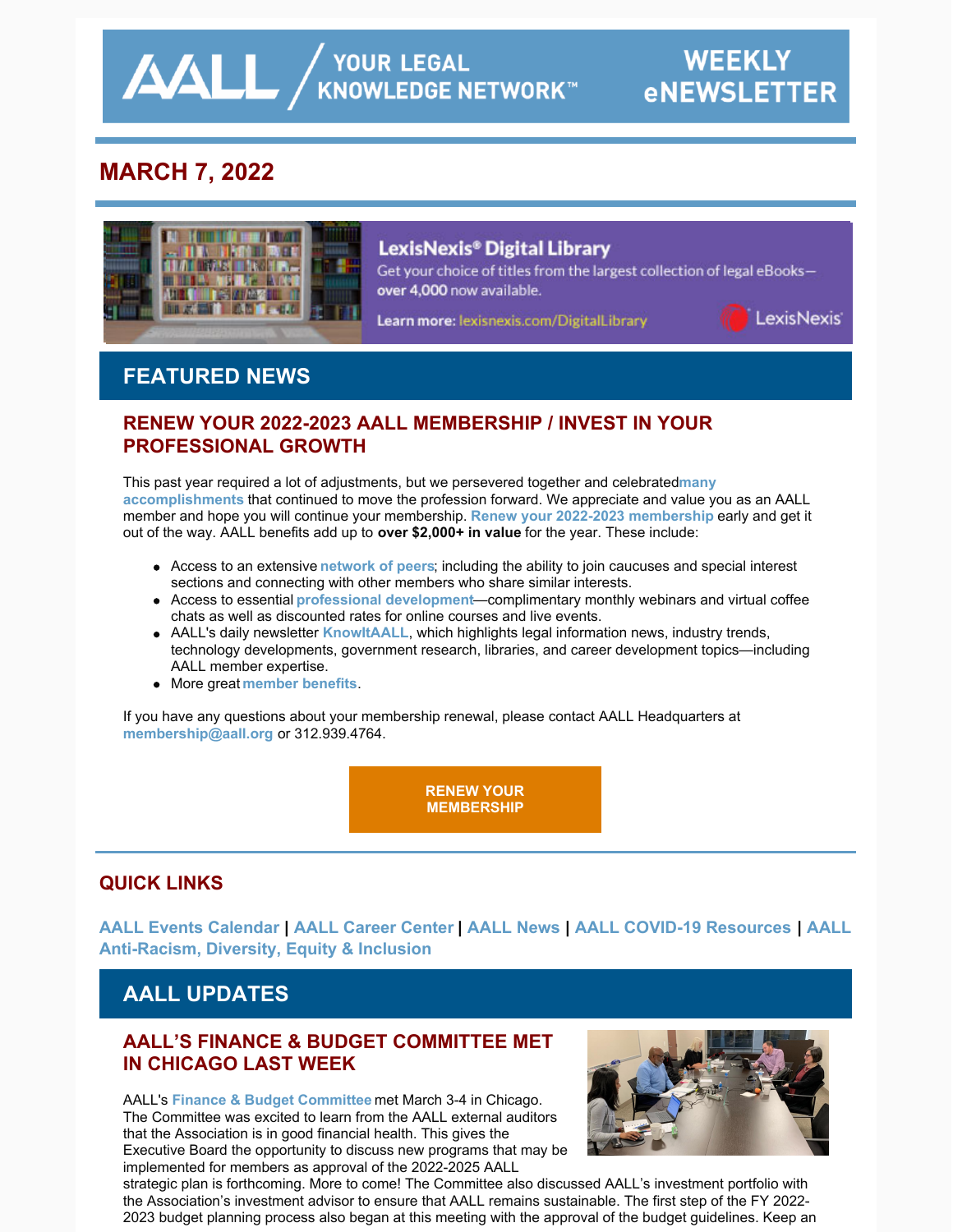eye out for the May/June issue of *AALL Spectrum* which will include the Treasurer's Report.

## **VOLUNTEER TO SERVE ON THE AALL SPECTRUM OR LAW LIBRARY JOURNAL EDITORIAL BOARDS / APPLICATIONS DUE MARCH 29**

[Ensure your peers get the perspective and insights they need to continue to grow in their careers.](https://www.aallnet.org/resources-publications/publications/aall-spectrum/) *AALL Spectrum*—our bimonthly member magazine, and *[Law Library Journal](https://www.aallnet.org/resources-publications/publications/law-library-journal/)*—the official journal of AALL—provide scholarly and trending articles on law, legal innovation, and librarianship.

#### **WE NEED YOU**

AALL is seeking applicants to serve on the 2022-2024 AALL Spectrum Editorial Board, and the 2022-2024 Law Library Journal Editorial Board.

Please read through the AALL Spectrum Editorial Board Member [job description](https://www.aallnet.org/wp-content/uploads/2022/02/Spectrum-Editorial-Board-Job-Description_2122-FINAL.pdf) and the Law Library Editorial Board Member **[job description](https://www.aallnet.org/wp-content/uploads/2022/02/LLJ_BOARD_JOB-DESCRIPTION-FINAL-2122.pdf)** [before applying. For more information visit the](https://www.aallnet.org/about-us/who-we-are/committees-juries/aall-law-library-journal-editorial-board/) **[AALL Spectrum](https://www.aallnet.org/about-us/who-we-are/committees-juries/aall-spectrum-editorial-board/)** and **Law Library Journal** Editorial Board profiles on AALLNET.

#### **TO APPLY**

**Please consider lending your time and talent to AALL[—submit your application](https://www.aallnet.org/about-us/who-we-are/committees-juries/volunteer/spectrumlljeditorialboardapp/) by Tuesday, March 29, 2022.** 

> **[VOLUNTEER](https://www.aallnet.org/about-us/who-we-are/committees-juries/volunteer/spectrumlljeditorialboardapp/) NOW**

# **PROFESSIONAL GROWTH**

### **AALL CALL FOR SUBJECT MATTER EXPERTS / SELF-PACED COURSE ON LEGAL RESEARCH**

AALL is excited to begin work on its third self-paced eLearning offering focusing on legal research. To ensure [the new course reflects the needs of our members, we are seeking your expertise to](https://www.aallnet.org/wp-content/uploads/2022/02/Legal-Research-Call-for-SMEs_FINAL.pdf) **serve as a subject matter expert (SME)**.

#### **WHAT'S IN IT FOR YOU?**

As an SME who participates in creating this course, you will:

- contribute substantially to the future of education in the legal information profession
- play an important role in supporting AALL's mission
- showcase your skills as an expert on the topic
- expand your leadership skills
- meet new people in the eLearning world

*"This was a new type of professional experience for me, so I really enjoyed getting out of my volunteer comfort zone."* **SME for AALL's course on strategic thinking**.

#### **TO APPLY**

This is a volunteer position. If you are interested in serving as an SME for this self-paced course, please **[complete the form](https://www.aallnet.org/education-training/elearning/sme/)**. You may also recommend a colleague. If you have any questions or concerns about logistics and timing, please contact **[Fiore Barbini](mailto:fbarbini@aall.org)**, AALL director of education & learning. **Applications will be accepted through 11:59 p.m. (EDT) on April 1, and any interviews will be conducted via video call in late April/early May.**

#### **TO CONTRIBUTE IDEAS**

If you are unable to participate fully as an SME, but would like to contribute ideas, content, or examples to the development of this course, please email **[elearning@aall.org](mailto:elearning@aall.org)**. We appreciate and value your input.



## **APPLY FOR AN AALL SCHOLARSHIP AND/OR SHARE WITH A FRIEND OR**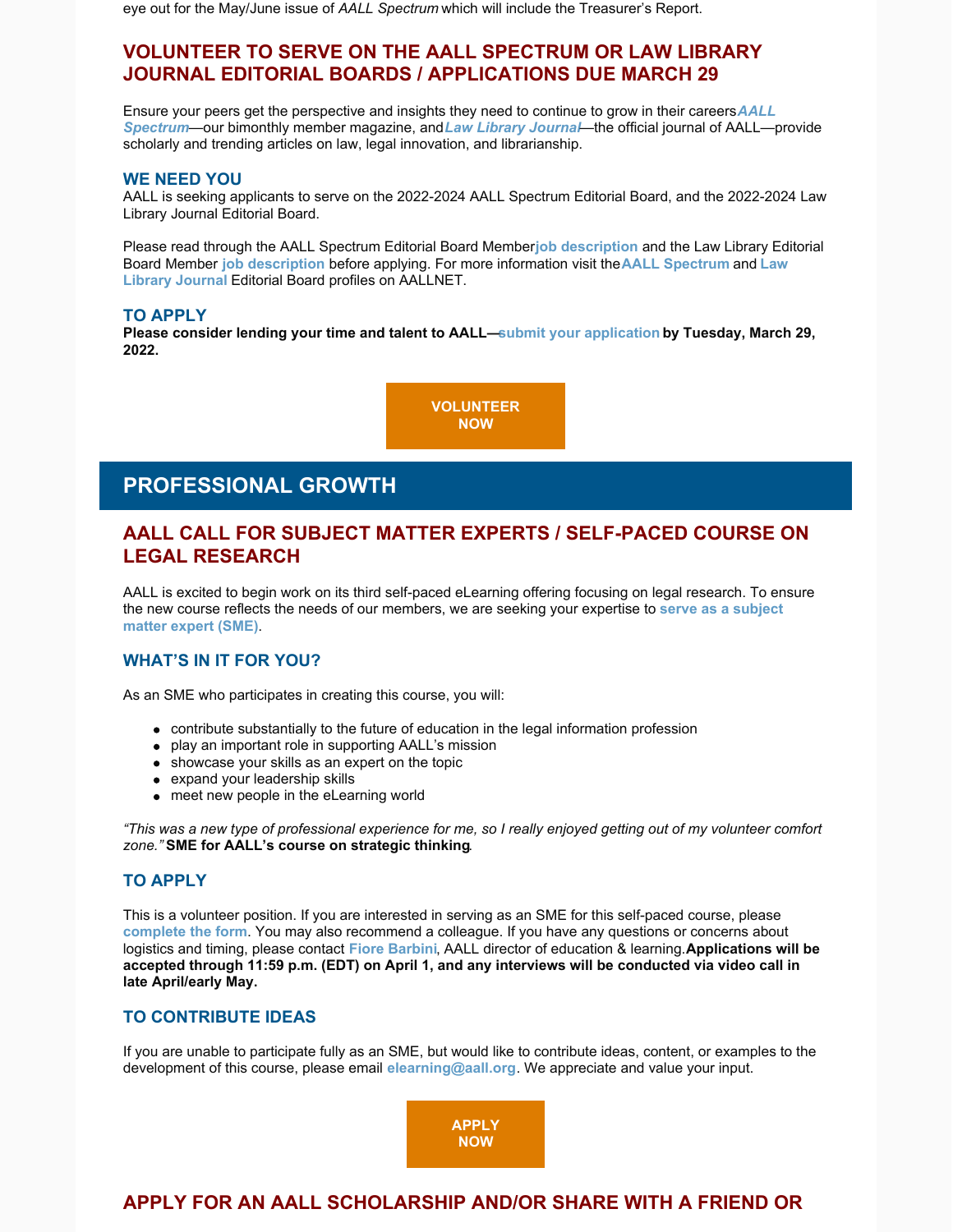### **COLLEAGUE**

AALL is committed to providing opportunities for your professional growth. Each year, the Association awards thousands of dollars in **[scholarships](https://www.aallnet.org/education-training/scholarships/)** to law school and library school students as well as to AALL members. The available **[scholarships](https://www.aallnet.org/education-training/scholarships/)** are listed on AALLNET.

**The deadline for applications is April 1, 2022.** For additional questions, please contact AALL at **[scholarships@aall.org](mailto:scholarships@aall.org)**.

**[LEARN MORE & APPLY](https://www.aallnet.org/education-training/scholarships/)**

# **UPCOMING COFFEE CHATS & WEBINARS**



### **REGISTER FOR TOMORROW'S AALL VIRTUAL COFFEE CHAT: PARENTING DURING THE PANDEMIC / MARCH 8**

COVID-19 has strained communities and resources across so many sectors, but parents of young children continue to face unique (and often overwhelming) challenges. Join us **tomorrow from 3:00 p.m. - 3:45 p.m. (CST)** to find understanding—and maybe even some helpful ideas—among sympathetic colleagues.

**Cost: Free and open to AALL members only; space is limited.**

**[LEARN MORE &](https://elearning.aallnet.org/products/virtual-coffee-chat-parenting-during-the-pandemic) REGISTER**



### **START TO FINISH: SUCCESSFULLY IMPLEMENTING A NEW TOOL, WARTS AND ALL / MARCH 16**

Learn from your peers and business partners about a successful implementation of a new or updated library tool. Join us on **Wednesday, March 16 from 11:00 a.m. - 12:00 p.m. (CDT)** where your peers will discuss their roadmap to a successful implementation of a library resource and how they collaborated across departments and with business

partners to meet their goals.

**Cost: Members - Free / Nonmembers - \$60**

**[LEARN MORE &](https://elearning.aallnet.org/products/start-to-finish-successfully-implementing-a-new-tool-warts-and-all) REGISTER**



## **THOMSON REUTERS PARTNER WEBINAR: TALENT MANAGEMENT 3.0 AND SMALL ACTIONS, BIG WINS: HOW TO RETAIN TALENT IN HYBRID WORK / MARCH 23**

The future of work is changing quickly, and this future is here now. In 2022, understanding how blended work environments and a "remote-first mindset" influence key employees' stay and leave decisions is a necessity, not a nice-to-have. Join us on **Wednesday,**

**March 23 from 1:00 p.m. - 2:00 p.m. (CDT)** to learn what these micro actions are and hear from forwardthinking peers and leaders on how policies and behaviors create productive, value-driving outcomes in hybrid work environments.

**Cost: Members - Free / Nonmembers - \$60**

**[LEARN MORE &](https://elearning.aallnet.org/products/talent-management-30-and-small-actions-big-wins-how-to-retain-talent-in-hybrid-work-thomson-reuters-partner-webinar) REGISTER**

## **AALL VIRTUAL COFFEE CHAT: TELLING YOUR**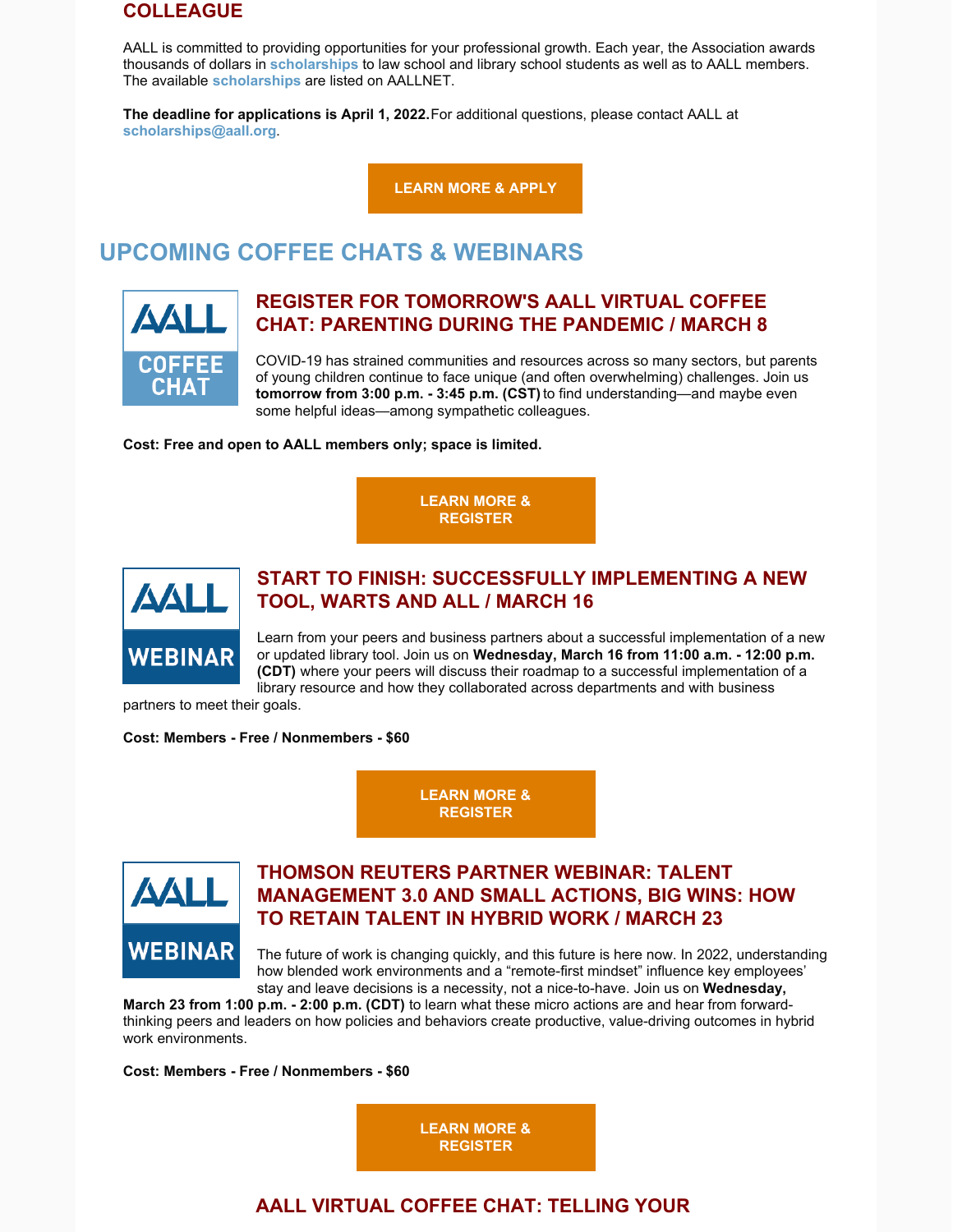

### **INSTITUTION'S STORY / MARCH 24**

Law librarians are uniquely positioned to craft and tell compelling stories of their institutions, and these stories can support all kinds of initiatives, from community engagement to fundraising to collaboration with other entities. Join us **Thursday, March 24 from 3:00 p.m. - 3:45 p.m. (CDT)** to discuss how identifying collections and themes that tell your institutional narrative can elevate your library's status and strengthen your

community.

**Cost: Free and open to AALL members only; space is limited.**





## **AALL VIRTUAL COFFEE CHAT: FACULTY SERVICES – WHAT'S ON THE MENU? / APRIL 5**

Faculty services are an important part of an academic law library's overall mission. However, no two libraries approach this key component in exactly the same way. Join us **Tuesday, April 5 from 3:00 p.m. - 3:45 p.m. (CDT)** for an informal discussion of faculty services offerings, models, and practices.

**Cost: Free and open to AALL members only; space is limited.**

**[LEARN MORE &](https://elearning.aallnet.org/products/virtual-coffee-chat-faculty-services-whats-on-the-menu) REGISTER**

## **COMMUNITY CORNER**

#### **PEGA-SIS WEBINAR: SO, YOU WANNA CREATE AN INCLUSIVE WORKPLACE? PART 2: INVISIBLE DISABILITIES / MARCH 17**

This is the second in a two-part series about creating an inclusive workplace, and the focus of this part is invisible disabilities. Join us **Thursday, March 17 from 12:00 p.m. - 1:00 p.m. (CDT)** for an engaging discussion where panelists will explore three questions:

- Why should you make your workplace more inclusive for people with invisible disabilities?
- How can you make your workplace more inclusive for people with invisible disabilities?
- What is the result of making the workplace more inclusive for people with invisible disabilities?

*This series is brought to you by the [Professional Engagement, Growth & Advancement SIS](https://www.aallnet.org/pegasis/) and the AALL [Continuing Professional Education Committee](https://www.aallnet.org/about-us/who-we-are/committees-juries/continuing-professional-education-committee/).*

**Cost: Members - Free / Nonmembers - \$60**

**[LEARN MORE &](https://elearning.aallnet.org/products/live-interview-series-so-you-wanna-create-an-inclusive-workplace-part-2-invisible-disabilities#tab-product_tab_overview) REGISTER**

## **LIT-SIS VIRTUAL COFFEE TALK / MARCH 18**

Meet LIT-SIS members and learn what recent tech projects librarians are implementing. Join us **Friday, March 18 from 2:00 p.m. - 3:00 p.m. (CDT)**. Meet like-minded folks and share success stories and challenges. This is a great networking opportunity for new and seasoned members.

**This virtual coffee chat is free and open to all AALL members.**

**[LEARN MORE &](https://hawaii.zoom.us/meeting/register/tJwucuuqqDsiH9Ysrk1QQ0YFn2bq1F7qTCZg) REGISTER**